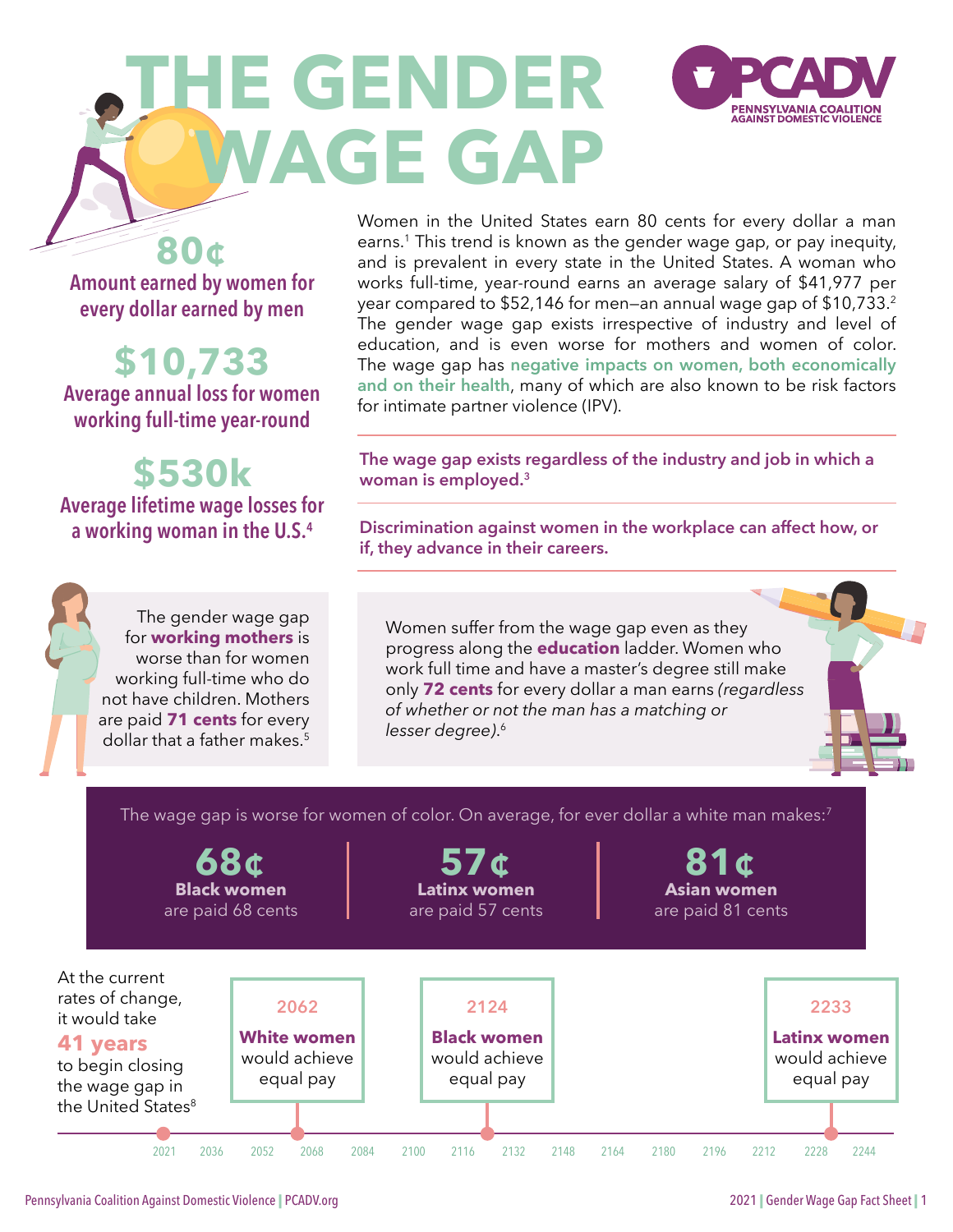## <span id="page-1-0"></span>**Closing the Gender Wage Gap** Achieving pay equity for all genders and races has the **THE IMPACT**

potential to impact the lives of women both financially and health-wise. If women were paid equally:



### **If the annual wage gap is closed, a working woman would gain, on average:**

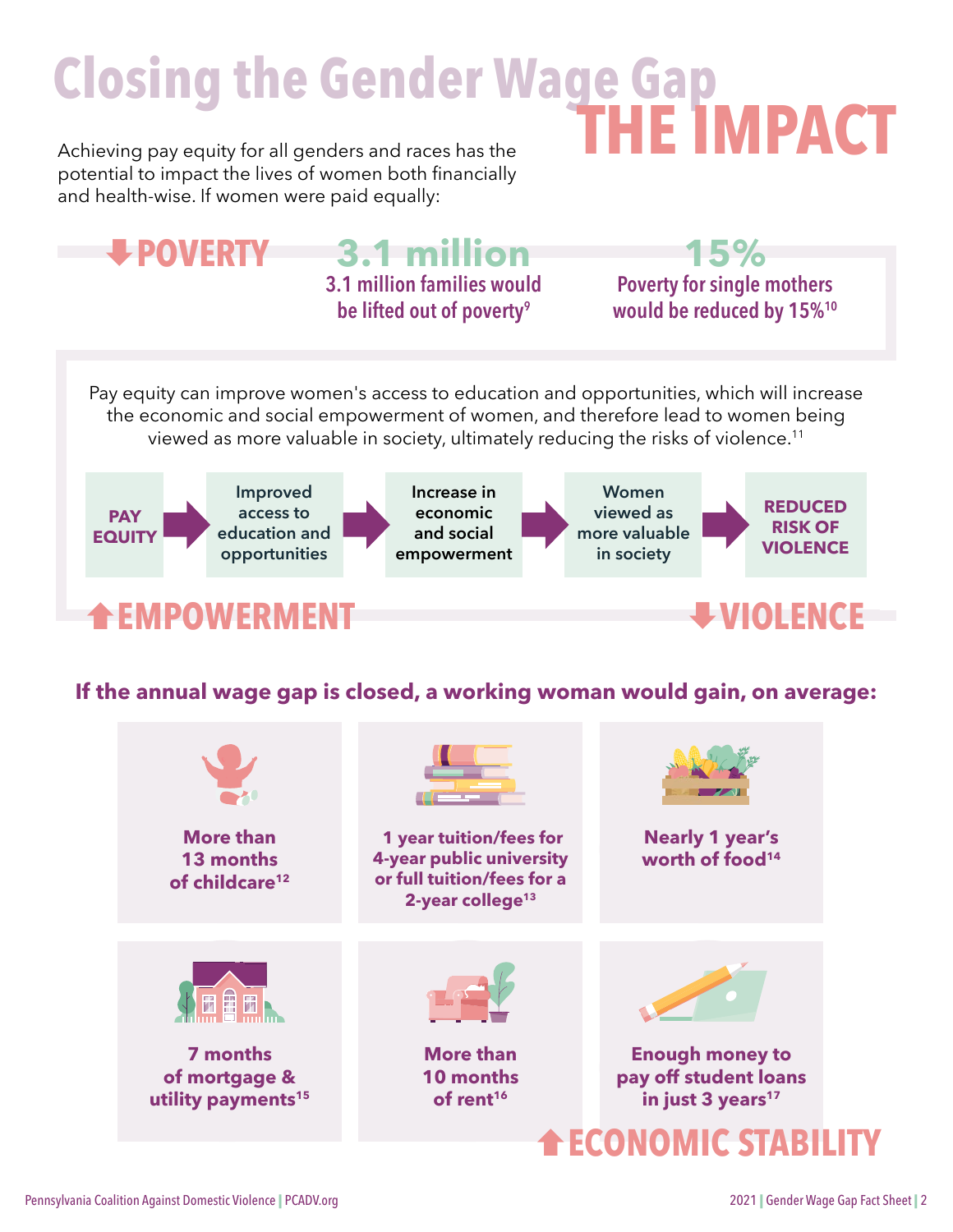## <span id="page-2-0"></span>**Pay Inequity and Intimate Partner Violence**

(IPV). Risk factors increase the likelihood that violence can and will occur among individuals or within relationships, communities, and society.<sup>18</sup> These factors may not be directly related to IPV, but they contribute to an increased risk of experiencing abuse. **The more risk factors that exist, the higher the likelihood of experiencing IPV.**

**IPV RISK FACTORS:**

# Pay inequity impacts the risk factors for intimate partner violence **THE LINK**<br>(IPM) Pick factors increase the likelihood that violence can and will



#### **Risk Factors: Unequal Power**

**Poverty**

**Economic Instability** 

**Housing Insecurity**

• Money is a resource and is seen as equivalent to **power**, thus pay inequity may portray women as weak and dependent. Since IPV leads to power and control exercised over others, people who experience pay inequity are also at higher risk of experiencing IPV[.19](#page-5-0)

#### **Risk Factors: Poverty, Economic Instability**

• Pay inequity increases **poverty**. [20](#page-5-0) Research shows that equal pay would reduce the poverty rate for all working women by half. The 28 percent poverty rate for working single mothers would also be reduced by nearly half[.21](#page-5-0) 

#### **Risk Factors: Harmful Gender Norms**

• **Norms about gender roles** for men and women and whose work is of greater value is perpetuated by pay inequity, which allows men to use the lower financial status of women to exert power over and oppress women. The idea of men as more valuable than women normalizes oppressive behavior, which can take the form of  $IPV<sup>22</sup>$  $IPV<sup>22</sup>$  $IPV<sup>22</sup>$ 

#### **Risk Factors: Economic Instability, Unequal Power**

• Pay inequity affects the opportunities women get, which impacts their **social status** as a group.[23](#page-5-0) 

#### **Risk Factors: Weak Social Networks**

• Poor neighborhoods, which are often a byproduct of pay inequity, are socially isolated and often have **weak community sanctions against IPV**. Studies show that when communities are not willing to act for the common good, IPV rates increase.<sup>24 [25](#page-5-0)</sup>

#### **Risk Factors: Economic Instability, Housing Insecurity**

• Pay inequity may lead to increased **stress in the household**, because it may become difficult to pay rent<sup>[26](#page-5-0)</sup> and provide for basic necessities. Stress in the family may increase the likelihood of violence.<sup>27</sup>

**Pay inequity worsens the discrimination people of color face** due to the additional burden of racism. People of color who are getting unequal pay and opportunities are further disadvantaged by pay inequity. These aggregated disadvantages lead to the worsening of the above factors, which are all risk factors of IPV.



Addressing pay inequity as a risk factor for IPV would not only in itself reduce societal risk factors for IPV but would also address the shared risk factors (poverty, housing insecurities, etc.), thus further reducing the risk of IPV from a societal and community standpoint.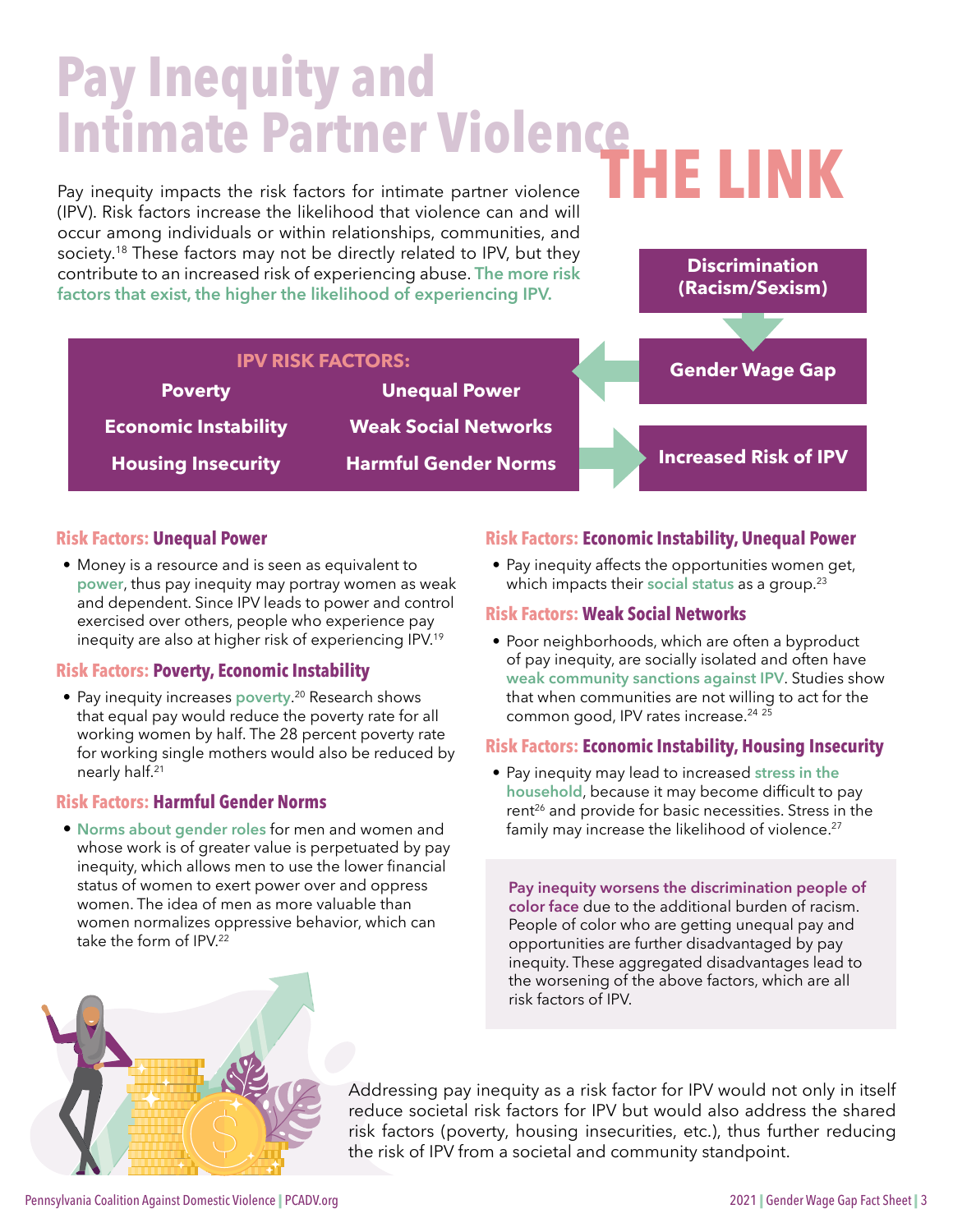### **Pay Inequity Impacts these Risk Factors for IPV**

#### **SOCIETAL**

- **• Structural disempowerment/disenfranchisement**
- **• Unequal distribution of power and resources**
- **• Harmful gender norms and inequity**
- **• Weak health, educational, economic, and social policies/laws**

#### **COMMUNITY**

- **• Neighborhood poverty and economic insecurity**
- **• Lack of local wealth**
- **• Housing insecurity**
- **• Weak community sanctions against IPV**
- **• Weak social networks and trust**

# **What can be done about the gender wage gap (ATH AHEAD**

In recent years, the gender wage gap has In recent years, the gender wage gap has<br>remained stagnant, and research says the following action steps could help in decreasing the wage gap and achieving pay equity:

#### **TO ACHIEVE PAY EQUITY, WE SHOULD ADDRESS:**

| <b>Comparable worth</b>                | <b>Protecting and strengthening</b><br><b>Medicaid and Medicare</b> |
|----------------------------------------|---------------------------------------------------------------------|
| <b>Paid medical leave</b>              | Well-resourced cross-sector and                                     |
| Raising the living wage                | community partnerships                                              |
| <b>Anti-discrimination protections</b> | <b>Modernizing and strengthening</b><br>the Equal Pay Act           |

### **1980 1990 2000 2010 100 75 Women's Earning Ratio Over Time In recent years, the gender wage gap has remained stagnant. We must act together now to make changes that will help achieve pay equity.**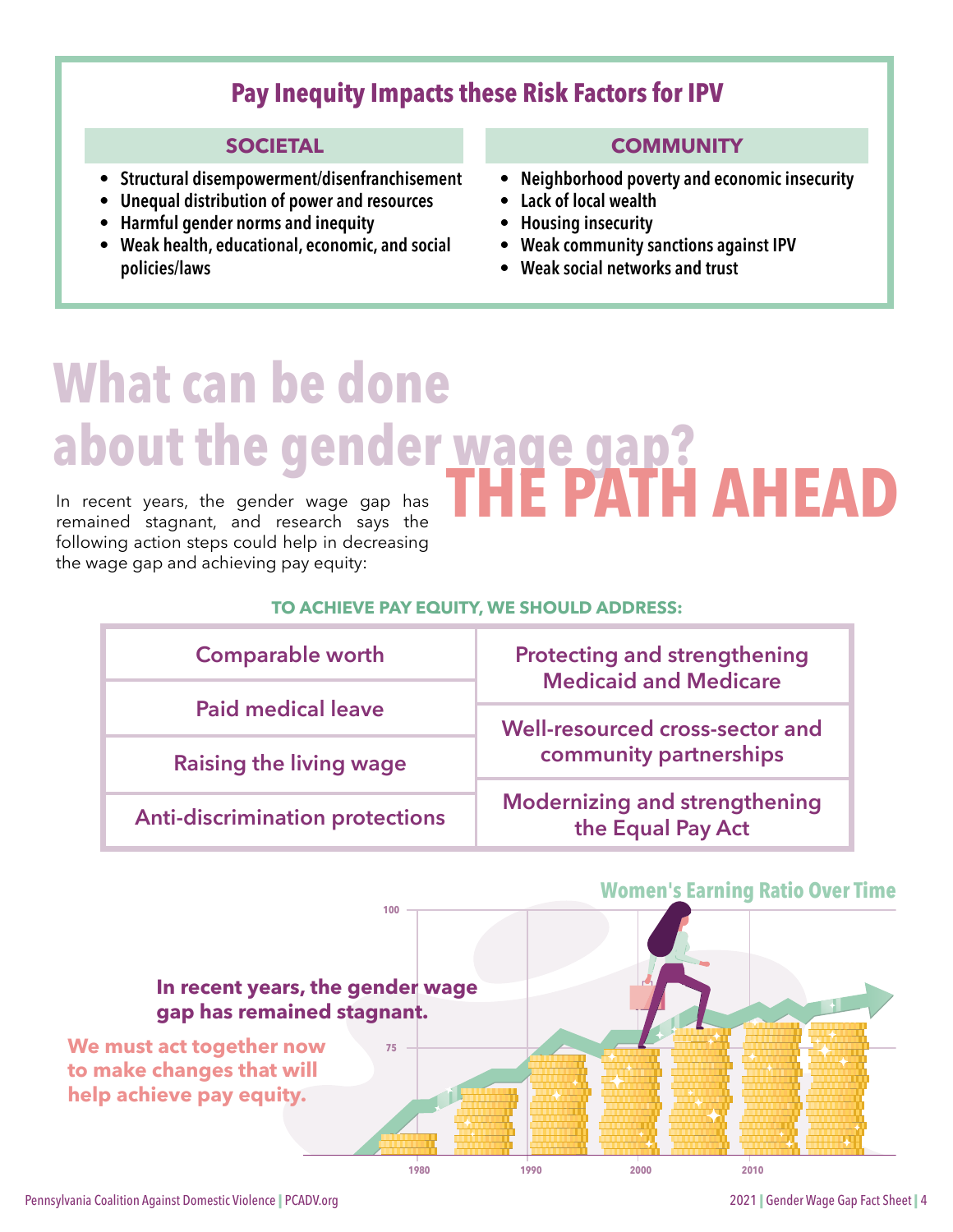## <span id="page-4-0"></span>**Endnotes**

- [1](#page-0-0) Jessica Milli, Huang, Y., Hartmann, H. and Hayes, J. The Impact of Equal Pay on Poverty and the Economy | Institute for Women's Policy Research, April 5, 2017.
- [2](#page-0-0) Kevin Miller, and Deborah J. Vagins. "The simple truth about the gender pay gap." American Association of University Women (2018).
- [3](#page-0-0) Kayla Patrick. "Low-Wage Workers are Women: Three Truths and a Few Misconceptions". National Women's Law Center (blog). August 31, 2017.
- [4](#page-0-0) Cooper, David. Raising the federal minimum wage to \$15 by 2024 would lift pay for nearly 40 million workers. Washington, DC: Economic Policy Institute, 2019.
- [5](#page-0-0) Shelley J. Correll, Stephen Benard and In Paik, "Getting a Job: Is There a Motherhood Penalty?", American Journal of Sociology 112, no. 5 (2007): 1297-338.
- [6](#page-0-0) Elise Gould, Jessica Schieder, and Kathleen Geier. "What is the gender pay gap and is it real?." Economic Policy Institute (2016).
- [7](#page-0-0) Institute for Women's Policy Research, 2019. "The Gender Wage Gap: 2018 Earnings Differences by Race and Ethnicity". IWPR Fact Sheet, March, 2019.
- [8](#page-0-0) Institute for Women's Policy Research's report The impact of equal pay on poverty. It can be retrieved from- https://iwpr.org/publications/impact-equal-pay-poverty-economy/
- [9](#page-1-0) Jessica Milli, Yixuan Huang, Heidi Hartmann, and Jeff Hayes. "The impact of equal pay on poverty and the economy." Institute for Women's Policy Research (2017).
- [10](#page-1-0) Jessica Milli, Yixuan Huang, Heidi Hartmann, and Jeff Hayes. "The impact of equal pay on poverty and the economy." Institute for Women's Policy Research (2017).
- [11](#page-1-0) Anna Aizer. "The gender wage gap and domestic violence." American Economic Review 100, no. 4 (2010): 1847-59.
- [12](#page-1-0) Child Care Aware of America. (2018). The U.S. and the High Cost of Child Care: A Review of Prices and Proposed Solutions for a Broken System. Retrieved 10 September 2019, from https://cdn2.hubspot.net/ hubfs/3957809/COCreport2018 1.pdf; Estimate of \$9,170 based on the average cost of center-based childcare for a four-year-old. This average is not representative of the mean and is an approximation calculated by weighting state childcare cost averages by the number of programs by type reported by eachstate. It is not to be considered a "national average."
- [13](#page-1-0) U.S. Department of Education, National Center for Education Statistics. (2018, November). Digest of Education Statistics: 2017(Table 330.10, Average undergraduate tuition and fees and room and board rates charged for full-time students in degree-granting postsecondary institutions, by level and control of institution: 1963-64 through 2017-18), Chapter 3. Retrieved 10 September 2019, from https://nces.ed.gov/ programs/digest/d18/tables/dt18\_330.10.asp (The average total annual cost of undergraduate tuition and required fees is \$9,037for a four-year public college or university or \$3,243 for a two-year college).
- [14](#page-1-0) U.S. Bureau of Labor Statistics. (2019, September). Consumer Expenditures –2018.Retrieved 10 September 2019, from https://www.bls.gov/news.release/pdf/cesan.pdf(Calculation uses overall average "food" cost).
- [15](#page-1-0) U.S. Census Bureau. (2018). American Community Survey 1-Year Estimates 2017, Table GCT2511: Median Monthly Housing Costs for Owner-Occupied Housing Units with a Mortgage (Dollars). Retrieved 10 September 2019, from https://factfinder.census.gov/faces/tableservices/jsf/pages/productview.xhtml?pid=ACS\_17\_1YR\_GCT2511.US01PR&prodType=table (Calculation uses median monthly housing costs for owner-occupied housing units with a mortgage).
- [16](#page-1-0) U.S. Census Bureau. (2018). American Community Survey 1-Year Estimates 2017, Table GCT2514: Median Monthly Housing Costs for Renter-Occupied Housing Units (Dollars). Retrieved 10 September 2019, from https://factfinder.census.gov/faces/tableservices/jsf/pages/productview.xhtml?pid=ACS\_17\_1YR\_GCT2514. US01PR&prodType=table (Calculation uses median gross rent).